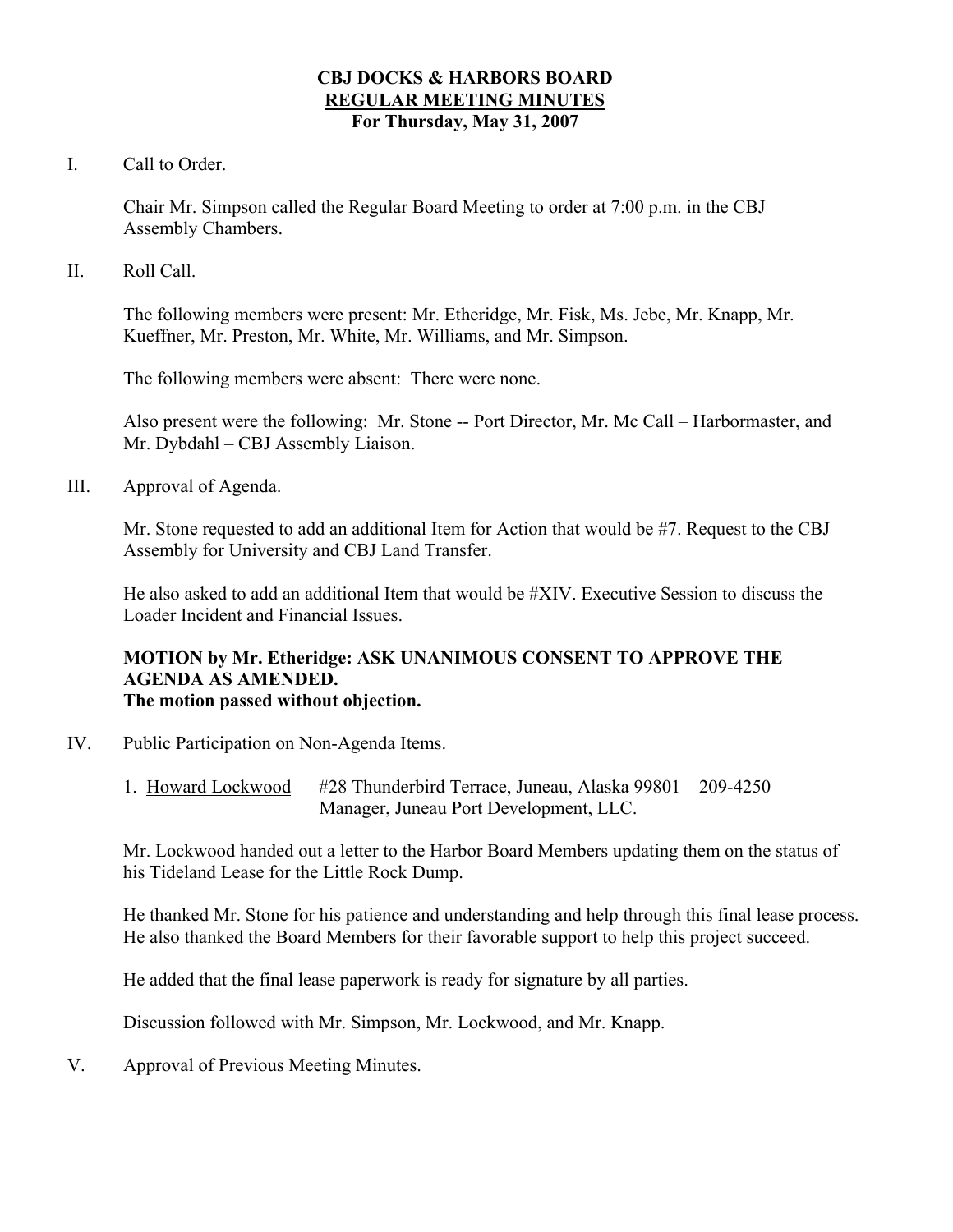May 31, 2007 Page 2

V. Approval of Previous Meeting Minutes (cont'd).

Mr. Fisk requested to add the following statement to the minutes. Under Items for Action number 3. Downtown Marine Support Facility Site Selection, under his short presentation he wanted added that at the public meeting held the night before, that in his opinion, the public was overwhelming against the Norway Point Site Selection.

#### **MOTION by Mr. Etheridge: ASK UNANIMOUS CONSENT TO APPROVE THE MINUTES FROM THE REGULAR BOARD MEETING HELD ON APRIL 26, 2007 AMENDED. The motion passed without objection.**

- VI. Consent Agenda.
	- 1. Term Contract Award for Civil Engineering Services.
	- 2. Term Contract Award for Electrical Engineering Services.
	- 3. Term Contract Award for General Electrical Services.
	- 4. Term Contract Award for Mechanical and Plumbing Services.
	- 5. Term Contract Award for Security Services.

## **MOTION by Mr. Etheridge: ASK UNANIMOUS CONSENT TO APPROVE THE CONSENT AGENDA AS PRESENTED.**

Mr. Kueffner abstained from voting on Item #5, Term Contract Award for Security Services due to a conflict of interest.

Mr. Simpson abstained from voting on Item #3, Term Contract Award for General Electrical Services due to a conflict of interest.

Mr. White abstained from voting on Item #5, Term Contract Award for Security Services due to a conflict of interest.

#### **The Consent Agenda motion passed without objection.**

- VII. Items for Action.
	- 1. Taku River Reds Commercial Use Permit.

Chair Simpson said that the Board Member Mr. Etheridge had requested at the last Board Meeting to reconsider this item tonight since the motion failed at the last Board meeting.

Mr. Stone gave a short updated report on this item.

Discussion followed with Mr. Etheridge, Mr. Preston, Mr. Fisk, Mr. Stone, Mr. Kueffner, Mr. Williams, and Ms. Jebe.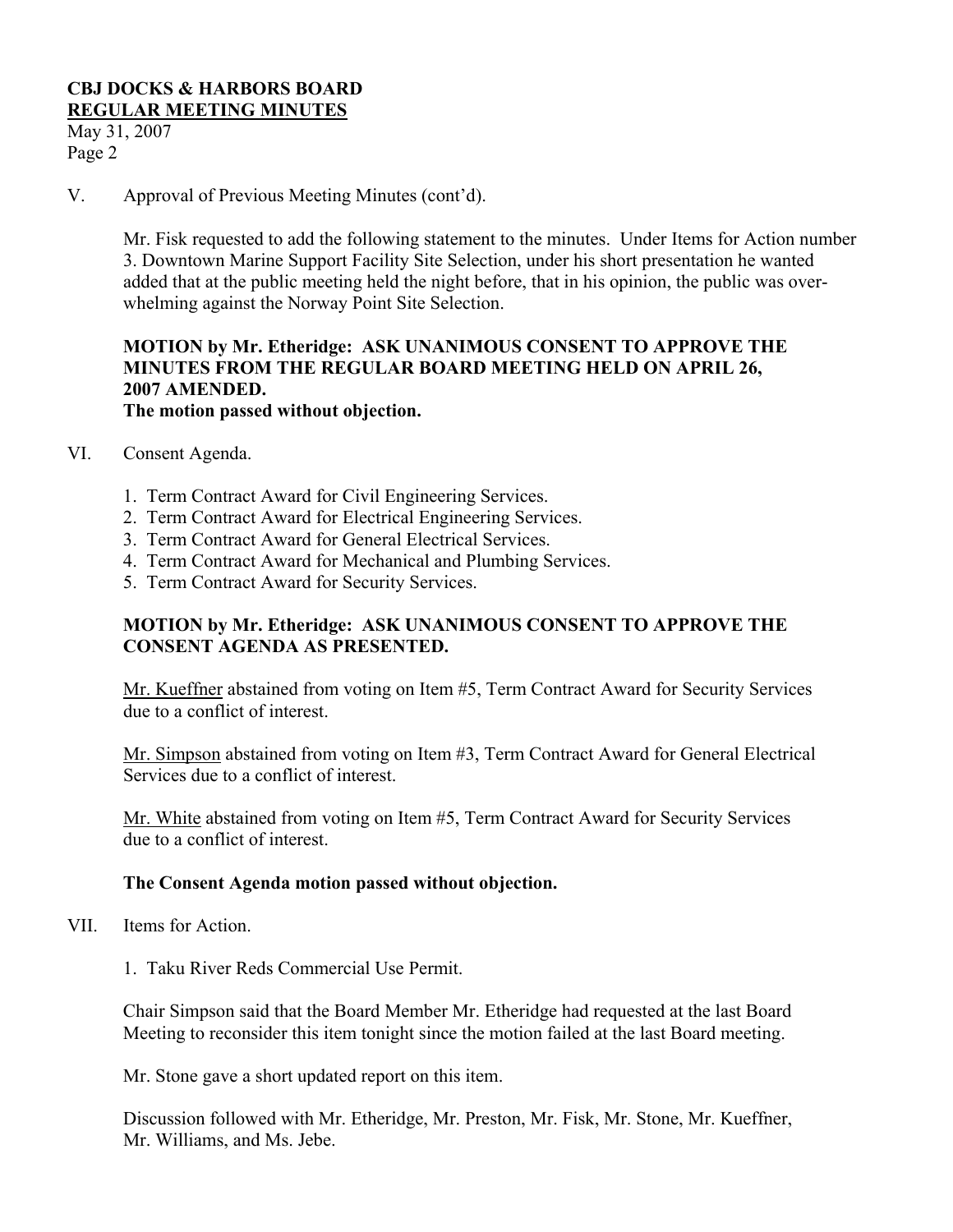May 31, 2007 Page 3

VI. Items for Action (cont'd).

## **PUBLIC COMMENT:**

 1. Len Peterson – 3152 Pioneer Avenue, Juneau, AK 99801 Secretary/Treasurer - Taku Renewable Resources, Inc.

Mr. Peterson spoke about the insurance problem as well as to the exact location where the ice machine would be placed on the Dock.

Further discussion followed with Mr. Knapp, Mr. Stone, Mr. Fisk, Mr. Peterson, and Mr. Preston.

**MOTION by Mr. Fisk: ASK UNANIMOUS CONSENT TO ALLOW THE PORT DIRECTOR TO ISSUE A COMMERCIAL USE PERMIT TO TAKU RIVER REDS FOR INSTALLING AND OPERATING AN ICE PLANT AT THE DOWNTOWN FISHERIES TERMINAL, TO REMOVE ITEM # 2B IF NECESSARY WHEN THE INSURANCE PROBLEM IS WORKED OUT THE CBJ RISK MANAGEMENT AND THE INSURANCE COMPANY, AND TO CHANGE THE DATE LISTED FROM MAY 1ST TO JUNE 1ST. The motion passed without objection.** 

2. Sunset Clipper Tidelands Lease Approval.

Mr. Stone gave a short presentation on this topic.

Discussion followed with Mr. Fisk, Mr. Kueffner, Mr. White, Mr. McCall, and Mr. Knapp.

## **PUBLIC COMMENT:**

1. Mitch Falk – 9589 Whitewater Court, Juneau, AK 99801 Sunset Clipper Lessee

Mr. Falk answered questions from Board Members regarding this topic.

Further discussion followed with Mr. Fisk, Mr. Stone, Mr. White, Mr. Preston, and Ms. Jebe.

## **MOTION by Mr. Fisk: ASK UNANIMOUS CONSENT TO AUTHORIZE THE PORT DIRECTOR TO EXECUTE THE LEASE FOR A PRIVATE DOCK NEXT TO STATTER HARBOR TO SUNSET CLIPPER IN ACCORDANCE WITH THE DRAFT LEASE PRESENTED TO THE BOARD WITH THE FOLLOWING TWO AMENDMENTS:**

## **1. THE CONSTRUCTION PLAN MUST BE APPROVED BY THE DOCKS AND HARBORS BOARD.**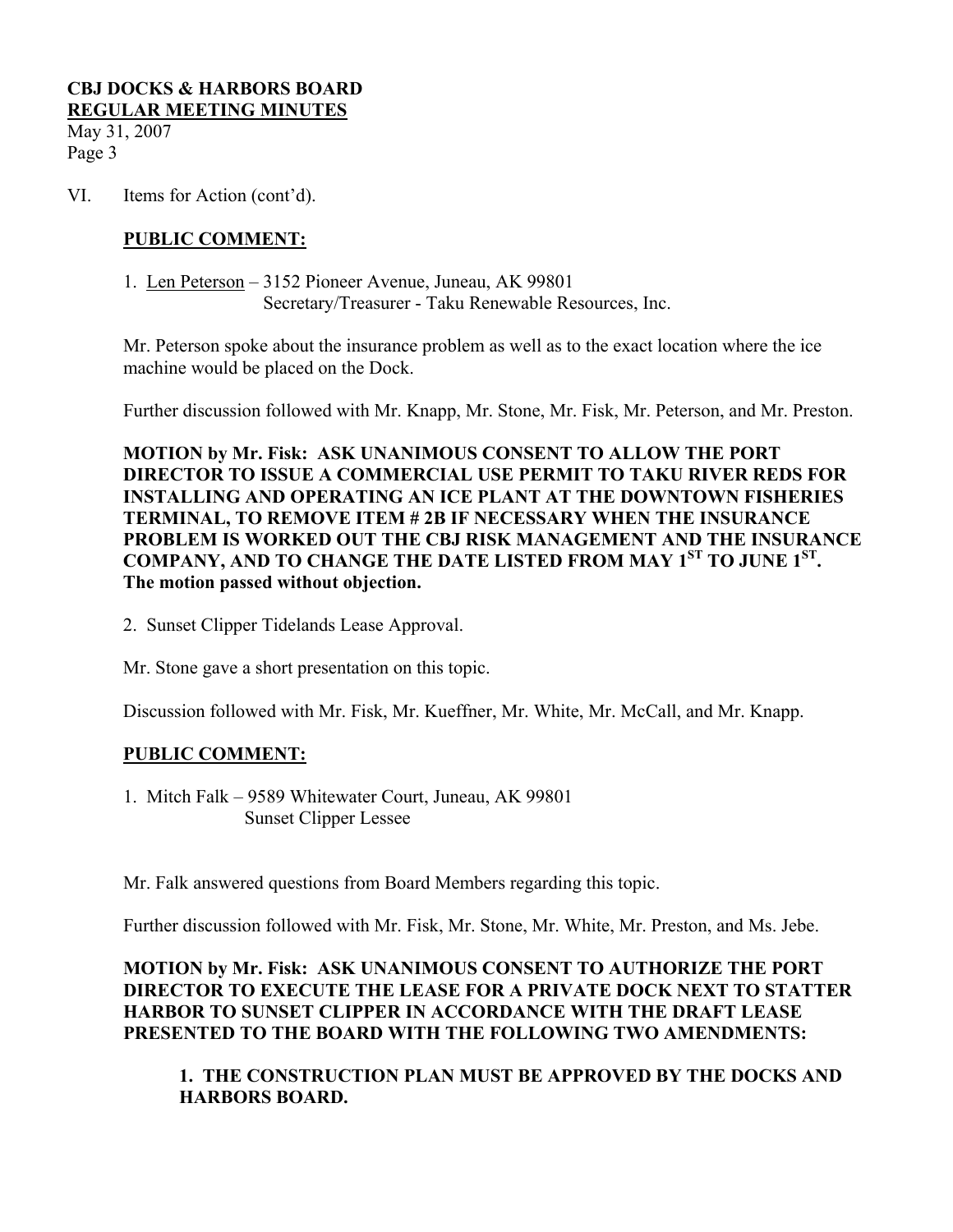May 31, 2007 Page 4

VI. Items for Action (cont'd).

#### **2. THE DOCKS AND HARBORS BOARD MUST APPROVE CONTROLS TO MAINTAIN ADEQUATE ACCESS BETWEEN THE STATTER HARBOR FLOAT AND THE NEW DOCK. The motion passed without objection.**

3. Bernstein Tideland Lease Rent Adjustment.

Mr. Preston gave a short presentation on this topic.

**MOTION by Mr. Preston: ASK UNANIMOUS CONSENT TO ACCEPT THE FINANCE COMMITTEE'S RECOMMENDATION TO KEEP THE ANNUAL LEASE RENT THE SAME FOR THE BERNSTEIN LEASE DURING THE NEXT FIVE YEARS AS RECOMMENDED BY THE CBJ ASSESSOR. The motion passed without objection.** 

4. Summer Moorage Promotion.

Mr. Stone gave a short presentation on this topic.

Discussion followed with Mr. Knapp and Mr. Stone.

**MOTION by Mr. Preston: ASK UNANIMOUS CONSENT TO ACCEPT THE FINANCE COMMITTEE'S RECOMMENDATION THAT THE BOARD AUTHORIZE THE PORT DIRECTOR TO WAIVE THE DAILY LAUNCH RAMP FEES FOR VESSELS BUYING AT LEAST THREE MONTHS OF MOORAGE THIS SUMMER AT EITHER THE DOWNTOWN OR AUKE BAY LOCATIONS, AND PATRONS WHO HAVE PAID THEIR ANNUAL LAUNCH RAMP PERMIT RECEIVE A CREDIT FOR MONIES ALREADY PAID UPON SURRENDER OF THE ANNUAL PERMIT. The motion passed without objection.** 

5. CBJ Special Sales Tax Prioritization and Request to the CBJ Assembly.

Mr. Fisk gave a short presentation on this topic.

He said that the CIP/Planning Committee was requesting the CBJ Assembly for sales tax assistance for the Statter Harbor Project.

Mr. Stone added additional information.

Discussion followed with Mr. Fisk, Mr. Simpson, and Mr. Stone.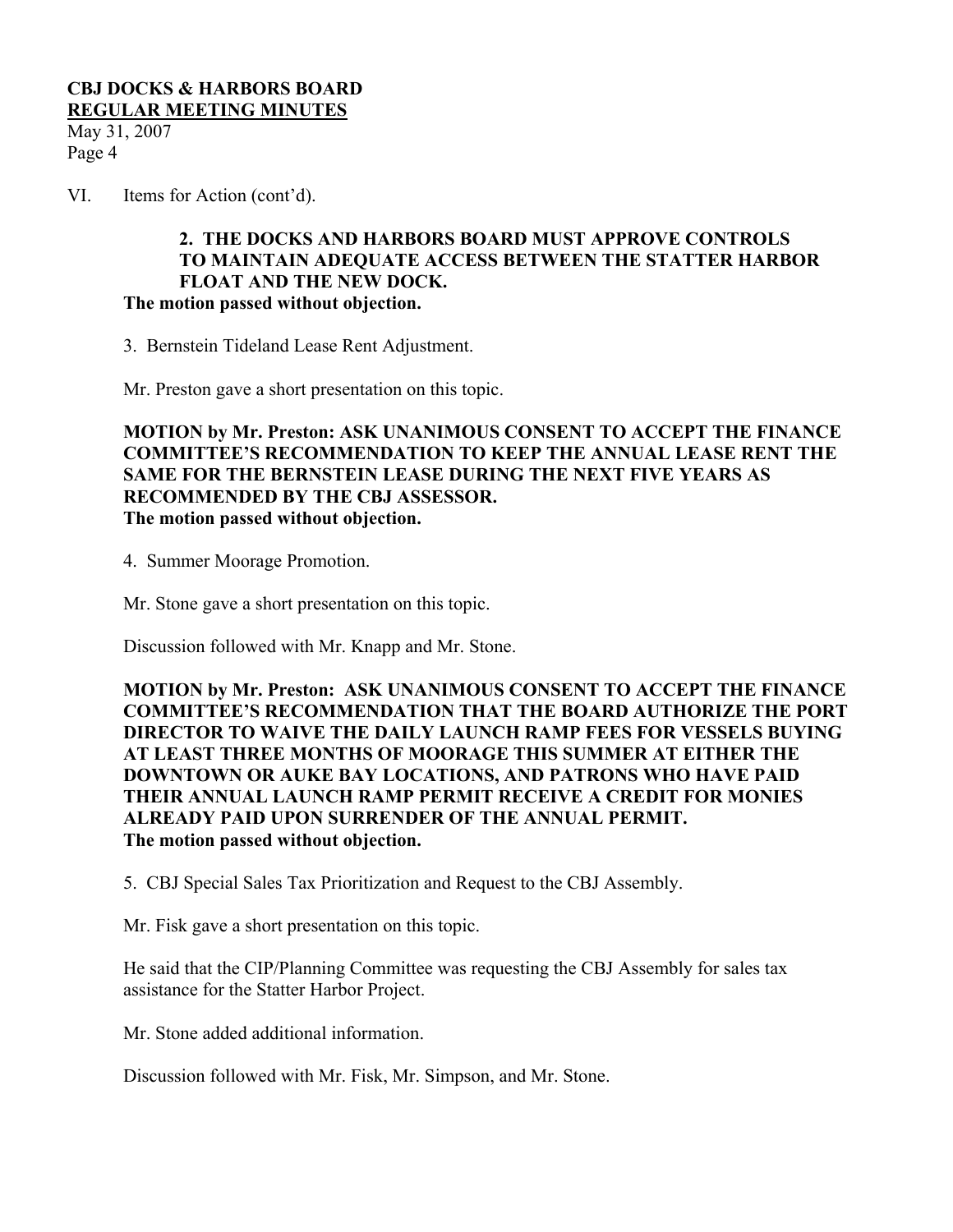May 31, 2007 Page 5

VI. Items for Action (cont'd).

# **MOTION by Mr. Etheridge: ASK UNANIMOUS CONSENT TO MOVE FORWARD WITH THE STATTER HARBOR PROJECT REQUEST FOR CBJ SALES TAX FUNDS. The motion passed without objection.**

Chair Simpson requested the Port Director to follow-up with a letter to the CBJ Assembly regarding this topic.

6. Downtown Dock Replacement Financing Plan.

Mr. Preston gave a short presentation on this topic and Mr. Stone added additional information.

Discussion followed with Mr. Knapp, Mr. Preston, Mr. Stone, and Mr. Fisk.

# **PUBLIC COMMENT:**

1. Chip Toma – P.O. Box 21884, Juneau, AK 99802

Mr. Toma handed out some paperwork to the Board Members to show the language of Ballot Measure #2 – Cruise Ship Taxation, Regulations and Disclosure.

He said that he thinks that there should not be any special consideration between private and city docks in applying the fees as every passenger uses city facilities when in the area.

Discussion followed with Mr. Knapp, Mr. Fisk, and Mr. Simpson.

2. Kirby Day – 1302 Tern Court, Juneau, AK 99801 Manager Princess Tours

Mr. Day said he would like for the Port Development Fee to sunset next year as scheduled and not be renewed. He does not want the fees used for the competitors dock – he is just asking for fairness to the private companies who will not be using the City Docks.

Discussion followed with Mr. Preston, Mr. Knapp, and Mr. Fisk.

**MOTION by Mr. Preston: ASK UNANIMOUS CONSENT TO ACCEPT THE FINANCE COMMITTEE'S RECOMMENDATION TO ALLOW THE PORT DEVELOPMENT FEE TO SUNSET, AND IN ITEM #5, TO REPLACE THE EXISTING NET TONNAGE FEE OF \$.055 WITH AN \$0.087 PER NET TON AMOUNT USING THIS SURPLUS TO PAY DOWN THE DEBT AND TO CONTINUE TO INVESTIGATE THE POSSIBILITY OF PROCURING ADDITIONAL MONEY FROM THE LEGISLATURE OUT OF THE \$50.00 STATE HEAD TAX FEE.** 

Further discussion followed with Mr. Dybdahl, Mr. Simpson, and Mr. Knapp.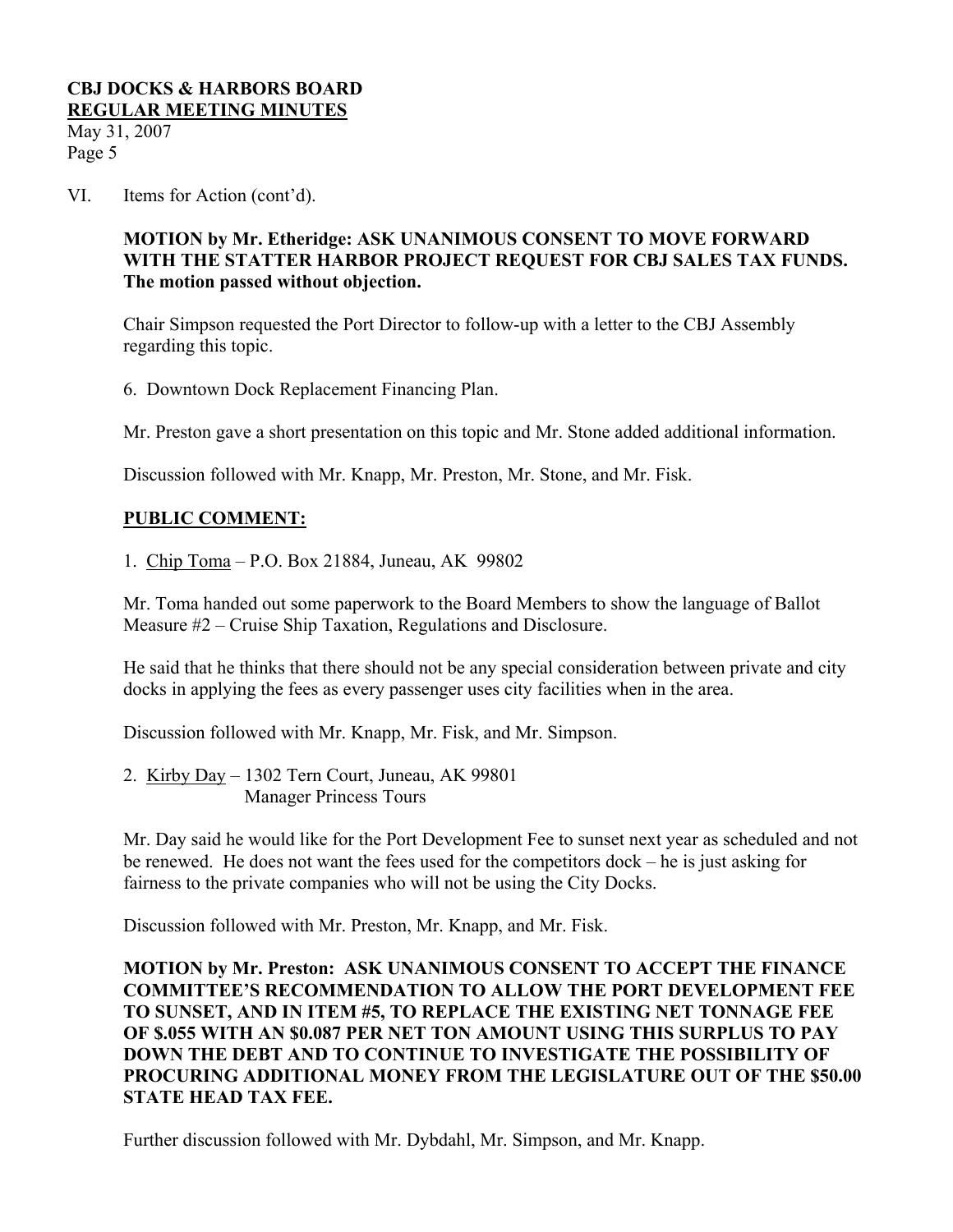May 31, 2007 Page 6

VI. Items for Action (cont'd).

Mr. Preston withdrew the \$0.087 figure from the motion for further discussion.

After further Board Member discussion, it was suggested to remove the Port Development Fee and to recommend changing the current maintenance tonnage fee of \$0.055 to a net tonnage fee of \$0.25 as a new regulation. This new fee would combine the debt service and port maintenance revenue requirements into a single fee.

The corrected motion on the table is as follows: **ASK UNANIMOUS CONSENT TO ACCEPT THE FINANCE COMMITTEE'S RECOMMENDATION TO ALLOW THE PORT DEVELOPMENT FEE TO SUNSET, AND TO REPLACE THE EXISTING NET TONNAGE FEE OF \$0.055 WITH A NEW NET TONNAGE FEE OF \$0.25 AS A NEW REGULATION, AND TO CONTINUE TO INVESTIGATE THE POSSIBILITY OF PROCURING ADDITIONAL FUNDS FROM THE LEGISLATURE OUT OF THE \$50.00 STATE HEAD TAX FEE. The motion passed without objection.** 

7. Request for University Land Transfer.

Mr. Fisk gave a short presentation on this topic.

**MOTION by Mr. Fisk: ASK UNANIMOUS CONSENT TO SEND THE LETTER DRAFTED TO MAYOR BOTELHO TO INIATE THE LAND TRANSFER BETWEEN CBJ AND UAS FOR THE TRACT BETWEEN HARRIS HARBOR AND AURORA HARBOR AND ADDITIONAL CBJ PROPERTY PROXIMATE TO THE USA CAMPUS.** 

Mr. Kueffner suggested a slight grammatical correction to the draft letter.

#### **The motion passed without objection.**

VIII. Items for Information/Discussion.

There were no items.

- IX. Committee and Board Member Reports.
	- 1. Operations Committee Meeting May 15, 2007

Mr. Etheridge gave a short report on his last meeting. He said that they had a discussion with the owners of the Shoe Fly Store about the busses in the loading zone across from their store. Also, they discussed the possibility of opening more public parking in the City Parking Garage.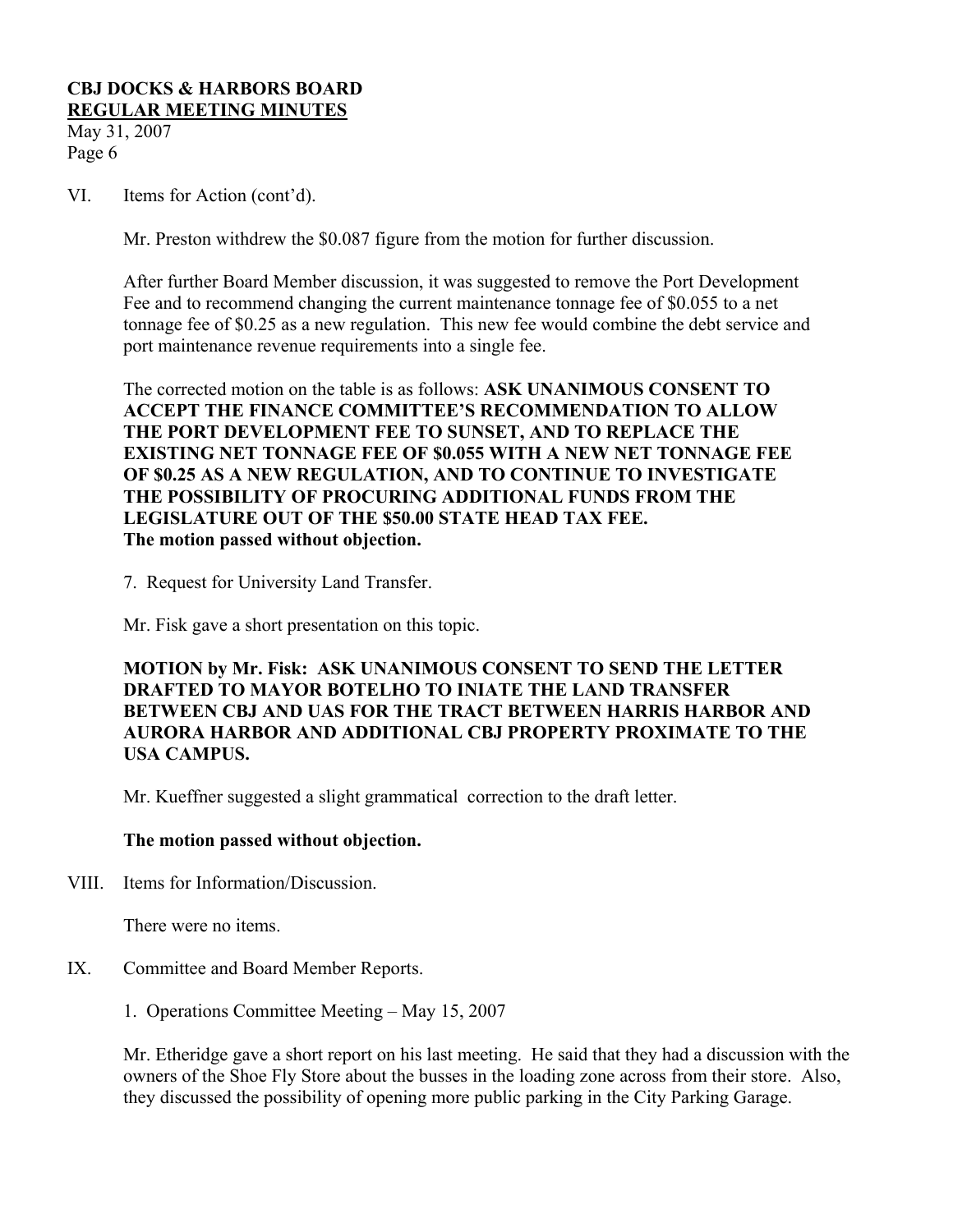May 31, 2007 Page 7

IX. Committee and Board Member Reports (cont'd).

He added that they discussed the ruling on advertising on vehicles in the Port loading zones and this is not allowed in the regulations.

Mr. Etheridge said that they got a request from a patron who wanted to self-insure his vessel and was requesting a wavier from the current insurance fee. The Committee rejected the wavier request.

2. Finance Committee Meeting – May 24, 2007

Mr. Preston gave a short report on his last meeting. He said most of the action items have already been taken care of tonight. He did mention that new commercial fees are going into effect, which is per passenger-for-hire fees.

3. CIP/Planning Committee Meeting – May 29, 2007

Mr. Fisk gave a short report on his last meeting. He said all the items that they discussed have already been discussed tonight.

He added that there has been a new "wrinkle" with the State DOT on the permitting requirements for the entrance to the Auke Bay Commercial Loading Facility. This problem will have to be taken care of to continue this permitting process.

X. Port Engineer.

There was no report since we no longer have a Port Engineer at this time.

XI. Harbormaster.

Mr. McCall said that the Harbor staff has been very busy with collecting the Annual Stall fee payments.

He drew the Board Members attention to the copy of the thank-you memo in the packet that he wrote to the staff and Mr. Tajon, Supervisor at the Dock. He praised the staff for their extraordinary performance during the 2007 Port Facility Inspection for this year. There were no "issues noted" for the first time ever since the Security Program began in July 2004.

Mr. McCall and the Harbor Board thanked Mr. Tajon, Port Operations Supervisor for his good work at the Dock.

XII. Port Director's Report.

Mr. Stone said that he had received only one complaint on the power washing of the floats in all the Harbors. The patron was upset that his boat got dirty from the spray.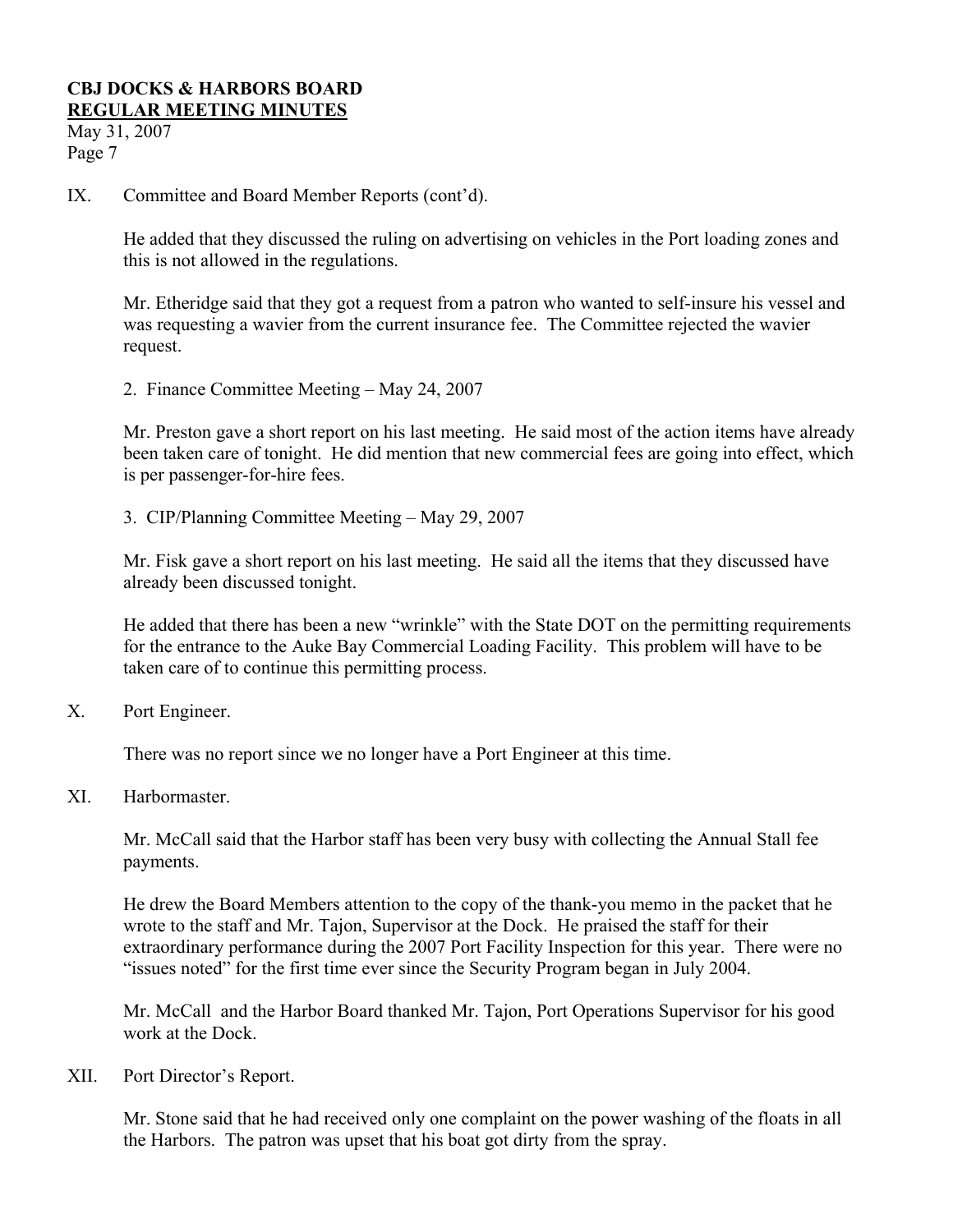May 31, 2007 Page 8

XII. Port Director's Report (cont'd).

He also mentioned that he has noticed that there are some new vendors selling tours on private property and on City right-of-way property. This is in direct competition with our vendors on the Docks. He said that he is going to suggest that the City look into this new situation.

He added that there are 173 Maintenance items that the staff is currently working on.

Discussion followed with Mr. Kueffner, Mr. Preston, Mr. Knapp, and Mr. Williams.

- XIII. Committee Administrative Matters.
	- 1. Meeting Calendar for June 2007.

Chair Simpson called the Board Members attention to the scheduled Committee and Regular Board meetings for the month of June 2007.

Mr. Preston thanked Mr. Day for all his hard work on the Tourism Best Management Practices program. He said that he appreciated the Report copy attached to tonight's packet.

- XIV. Executive Session.
	- 1. Loader Incident and Financial Issues.

## **MOTION by Mr. Etheridge: ASK UNANIMOUS CONSENT TO GO INTO EXECUTIVE SESSION TO DISCUSS THE LOADER INCIDENT AND FINANCIAL ISSUES. The motion passed without objection.**

The Board went into Executive Session at 9:04 p.m.

## **MOTION by Mr. Etheridge: ASK UNANIMOUS CONSENT TO RETURN TO THE REGULAR BOARD MEETING FROM EXECUTIVE SESSION. The motion passed without objection.**

The Regular Board Meeting reconvened at 9:31 p.m.

**MOTION by Mr. Fisk: ASK UNANIMOUS CONSENT TO AUTHORIZE A SETTLEMENT WITH TRUCANO CONSTRUCTION FOR THE LOSS OF THE CAT 936 LOADER IN THE AMOUNTS PRESENTED BY THE PORT DIRECTOR AND TO AUTHORIZE THE ESTABLISHMENT OF A SUBCOMMITTEE OF THE BOARD TO TALK WITH THE CITY MANAGER AND THE CITY RISK MANAGER ABOUT FINANCIAL HELP WITH THE SETTLEMENT COSTS. The motion passed without objection.**